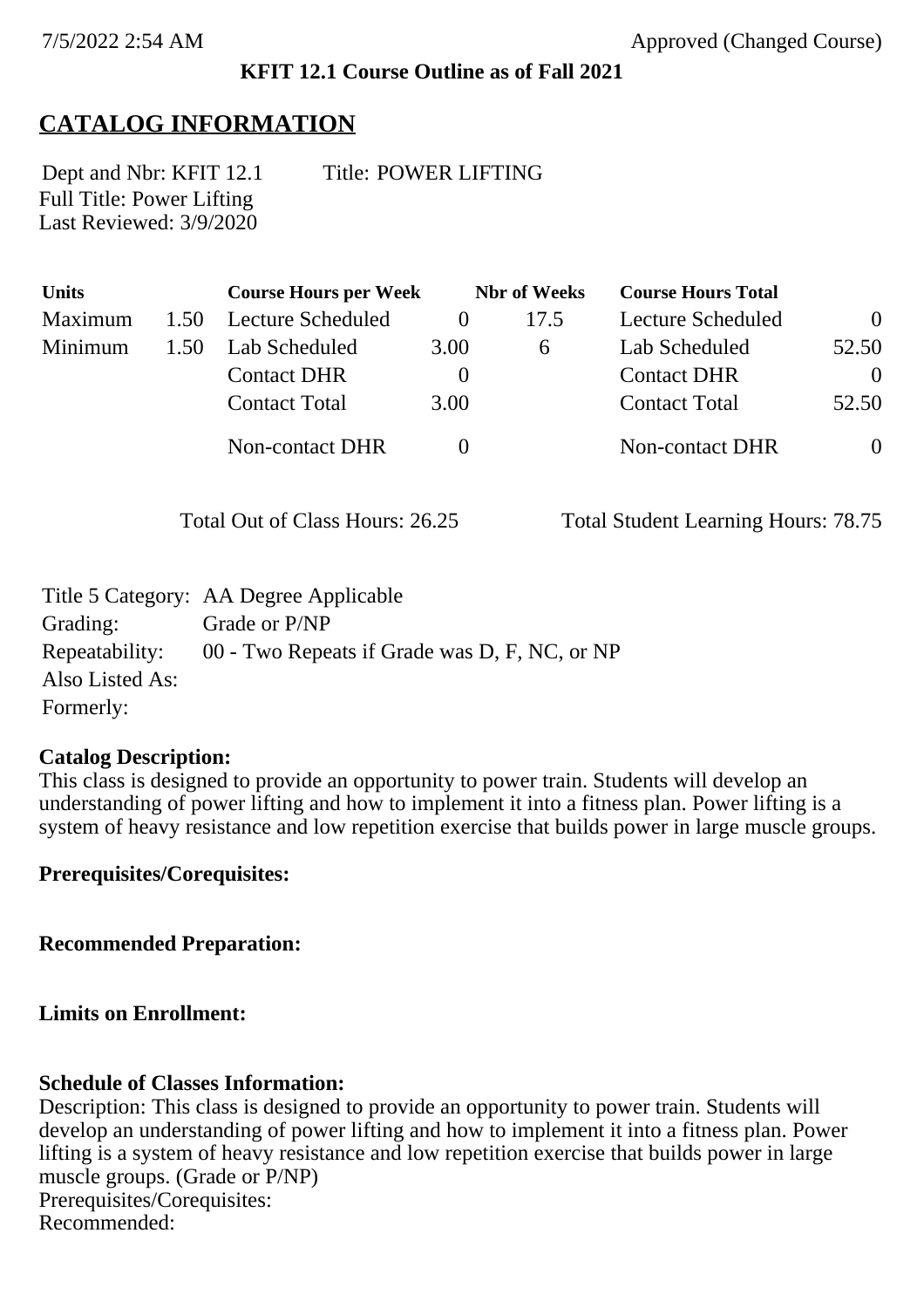# **ARTICULATION, MAJOR, and CERTIFICATION INFORMATION:**

| <b>AS Degree:</b><br><b>CSU GE:</b> | Area<br><b>Transfer Area</b> |            |           | Effective:<br>Effective: | Inactive:<br>Inactive: |
|-------------------------------------|------------------------------|------------|-----------|--------------------------|------------------------|
| IGETC:                              | <b>Transfer Area</b>         |            |           | Effective:               | Inactive:              |
| <b>CSU Transfer:</b> Transferable   |                              | Effective: | Fall 2013 | Inactive:                |                        |
| <b>UC Transfer:</b> Transferable    |                              | Effective: | Fall 2013 | Inactive:                |                        |

### **CID:**

### **Certificate/Major Applicable:**

[Both Certificate and Major Applicable](SR_ClassCheck.aspx?CourseKey=KFIT12.1)

## **COURSE CONTENT**

#### **Student Learning Outcomes:**

Upon completion of the course, students will be able to:

- 1. Demonstrate proper power lifting techniques to safely and successfully engage in power lifting activities
- 2. Create and implement a progressive training program for power lifting

### **Objectives:**

Students will be able to:

- 1. Demonstrate proper skills/techniques and safety of power lifting
- 2. Identify muscle groups and explain their relationship to the various lifts
- 3. Explain and identify important warm up and stretching exercises for power lifting
- 4. Incorporate basic nutrition into power lifting
- 5. Developed a personalized power lifting program based on personal levels of fitness and goals

### **Topics and Scope:**

- I. Basic Muscular-Skeletal Anatomy of Major Muscle Groups
- II. General Power Lifting Principles
	- A. Technique and form including
		- 1. Squat
		- 2. Deadlift
		- 3. Bench Press
	- B. Safety
	- C. Warm up/stretching for power lifting
	- D. Care and use of equipment
	- E. Physiology and principles of training of strength, speed, and power
- III. Muscle Groups
	- A. Legs
		- 1. Quadriceps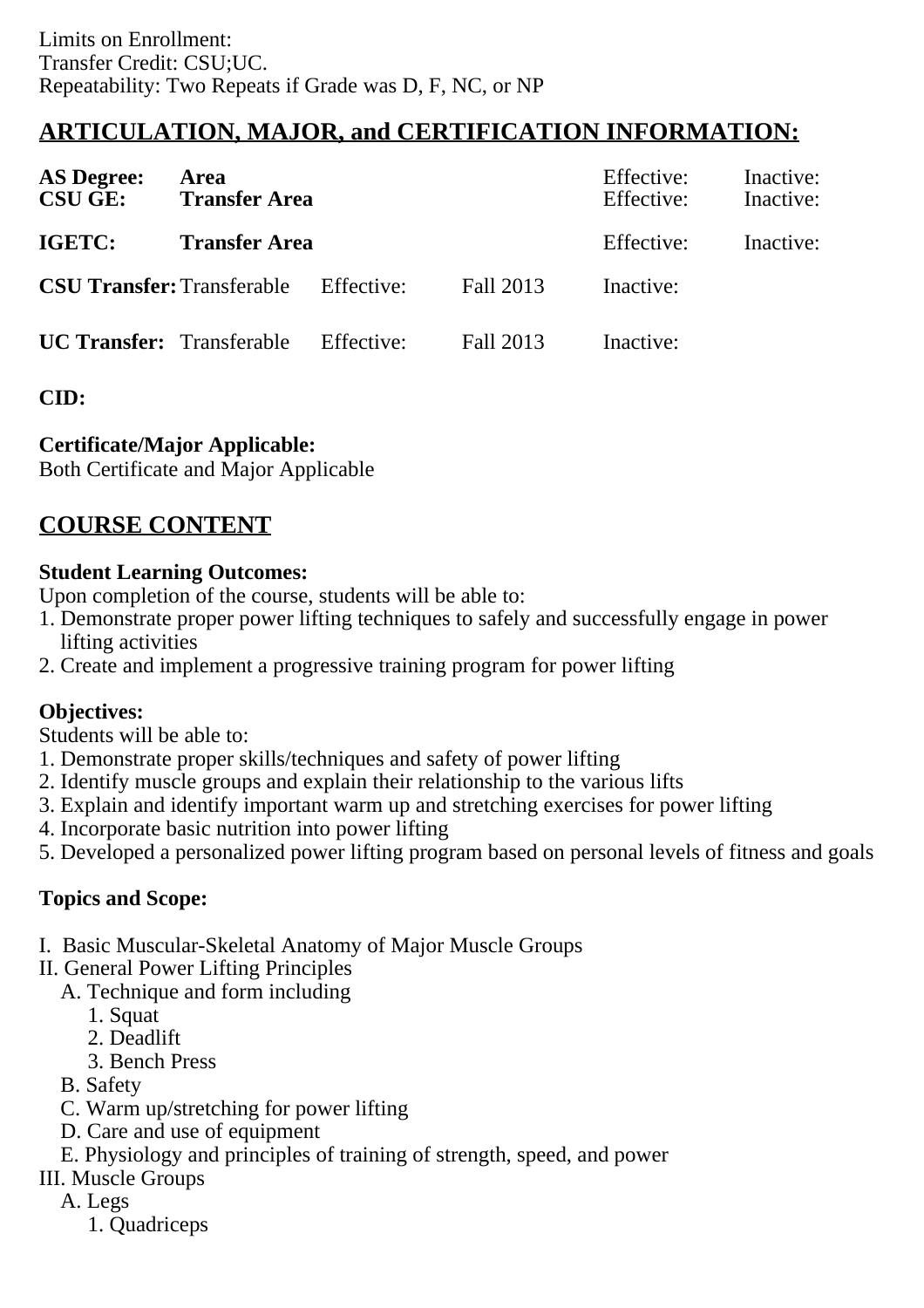- 2. Hamstrings
- 3. Gluteals
- 4. Gastrocnemius
- B. Chest
	- 1. Pectoralis Major
	- 2. Pectoralis Minor
- C. Shoulders
	- 1. Deltoids
	- 2. Rotator Cuff
- D. Back
	- 1. Trapezius
	- 2. Latissimus Dorsi
	- 3. Rhomboids
	- 4. Erector Spinae
- E. Core
	- 1. Rectus Abdominus
	- 2. External and Internal Obliques
	- 3. Transverse Abdominus
- IV. Basic Spotting Techniques
- V. Basic Nutritional Concepts in Relation to a Power Lifting Program
	- A. Pre workout meal
	- B. Post workout meal
- VI. Proper Progression of Technique for Various Power and Olympic Lifts
	- A. Foundational
	- B. Experienced
	- C. Advanced
- VII. Developing a Power Lifting Program
	- A. Program design
	- B. Rest periods
	- C. Power periodization
- VIII. Optional Training
	- A. Power cleans
	- B. Hip Sled
	- C. Sprint drills
	- D. Plyometric training
	- E. Spring and jump training

## **Assignment:**

Students are expected to spend an additional one and one-half hours per week outside of class completing one or more of the following assignments:

- 1. Power lifting workouts
- 2. Development of personalized power lifting program
- 3. Identify personal power lifting goals
- 4. Demonstrate proper spotting technique
- 5. Written personal fitness assessment and progression tracking
- 6. Exam(s) and quiz(zes)  $(1-3)$

# **Methods of Evaluation/Basis of Grade:**